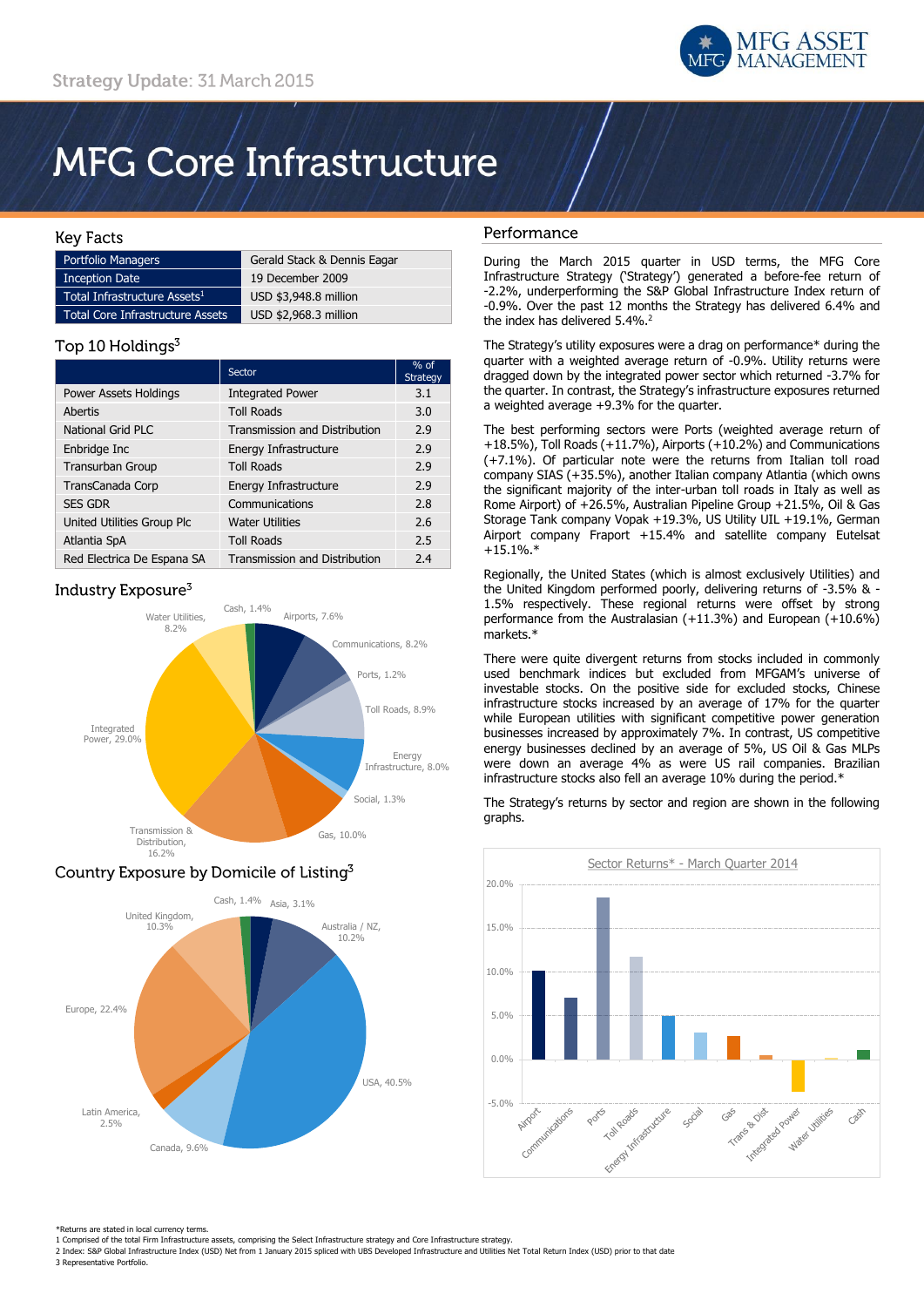

#### **Bond Yields and Utility Returns**

Over many years markets have traded infrastructure stocks, and particularly utilities, as "interest rate sensitive" stocks – on the logic that they carry more debt than the average industrial company and, therefore, a rise in interest rates will impact their earnings and/or mean that their relative dividend yield will become less attractive compared to less risky alternatives such as bank deposits. Superficially these arguments have merit.

But the relationship between bond yields and the share price performance of utilities can break down for many reasons. The following graph uses a Bernstein index of returns of regulated US utilities and the relative change in yield of US 10 year bonds. As can be clearly seen, the two factors were relatively correlated from the start of the utility return series in 1972 to around 2001.



Source: Bernstein, Magellan

However, as shown below between 2001 and today there has been effectively no correlation (R squared of 0.03). Furthermore, there has not been one occasion when utilities have showed a negative annual return when bond yields have risen by any amount over the preceding year (top left quadrant of the following graph). Note that this data presents the absolute return of US regulated utilities, not the relative return. In a rising bond yield environment it is likely that utilities will under-perform the broader equities market.



In more recent times, we have seen the knee-jerk reaction of the market to actual or expected increases in short term rates in the US. As the following graph shows between 2 May 2013 and 25 June 2013 (the socalled 'Taper Tantrum'), the S&P Global Infrastructure index fell by 7.5% after 10 year US bond yields increased by 1.0%.



Similarly, twice in the second half of last year the S&P Global Infrastructure Index fell materially as markets became more focussed on potential bond yield increases.



But as the following graph showing the same S&P Global Infrastructure Index highlights that all three previously mentioned downturns are barely noticeable when viewed in the context of the performance of the sector over the last three years.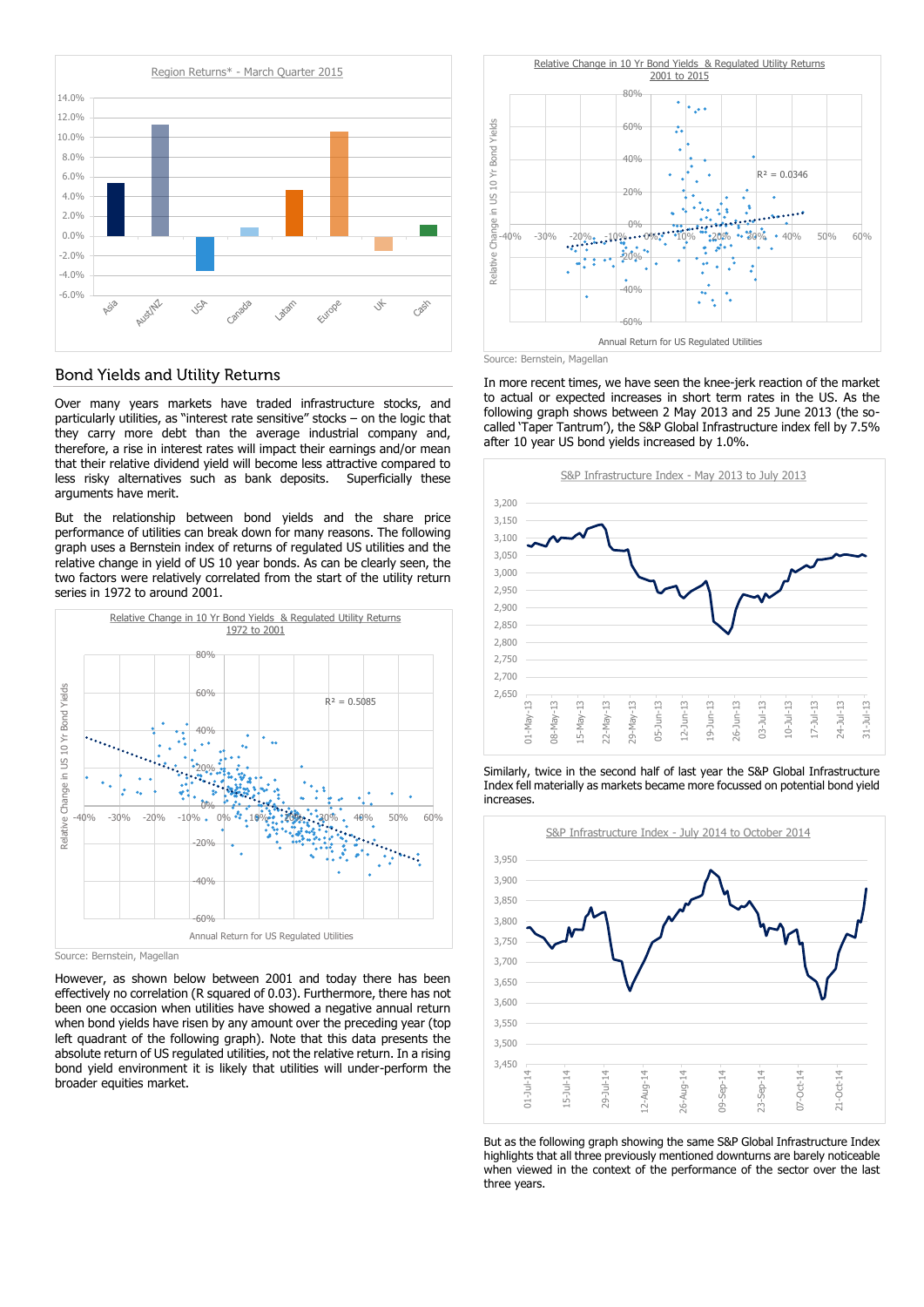

So what of the next few years? MGFAM believes that, while there is likely to be some short term volatility around US utility prices as interest rates progressively increase, the key determinant of the share price performance of those utilities will be their underlying financial performance. MFGAM believes that rising interest rates will have, at worst, only a very marginal negative impact on their financial performance. This is because:

- High quality regulated utilities have been a major beneficiary of the Global Financial Crisis (GFC) because credit markets now offer debt to these companies that is:
	- Cheaper;
	- Longer term;
	- Available from many more sources.
- Consequently, utilities now carry higher levels of fixed price debt and have relatively less debt maturing in any one year.
- Accordingly, any increase in interest rates will have little impact on their all up cost of debt. Indeed, the cost of debt for a number of companies can be expected to continue to fall over coming years as expensive pre-GFC debt is refinanced with much lower cost debt, (albeit debt that is more expensive than should the utilities refinance right now).
- Finally, many of the US utilities have passed the peak in their capex programs which will allow dividend payout ratios to be increased to offset any comparative disadvantage they may face when traded as a dividend yield play.

#### Outlook and Strategy

The Strategy seeks to provide investors with attractive risk-adjusted returns from the infrastructure asset class. It does this by investing in a portfolio of listed infrastructure companies that meet our strict definition of infrastructure at discounts to their assessed intrinsic values. We expect that the Strategy should provide investors with real returns of approximately 5% to 6% p.a. over the longer term.

We believe that infrastructure assets, with requisite earnings reliability and a linkage of earnings to inflation, offer attractive, long-term investment propositions. Furthermore, given the predictable nature of earnings and the structural linkage of those earnings to inflation, the investment returns generated by infrastructure assets are different from standard asset classes and offer investors valuable diversification when included in an investment portfolio. In the current uncertain economic and investment climate, the reliable financial performance of infrastructure investments makes them particularly attractive and an investment in listed infrastructure can be expected to reward patient investors within a three to five year timeframe.